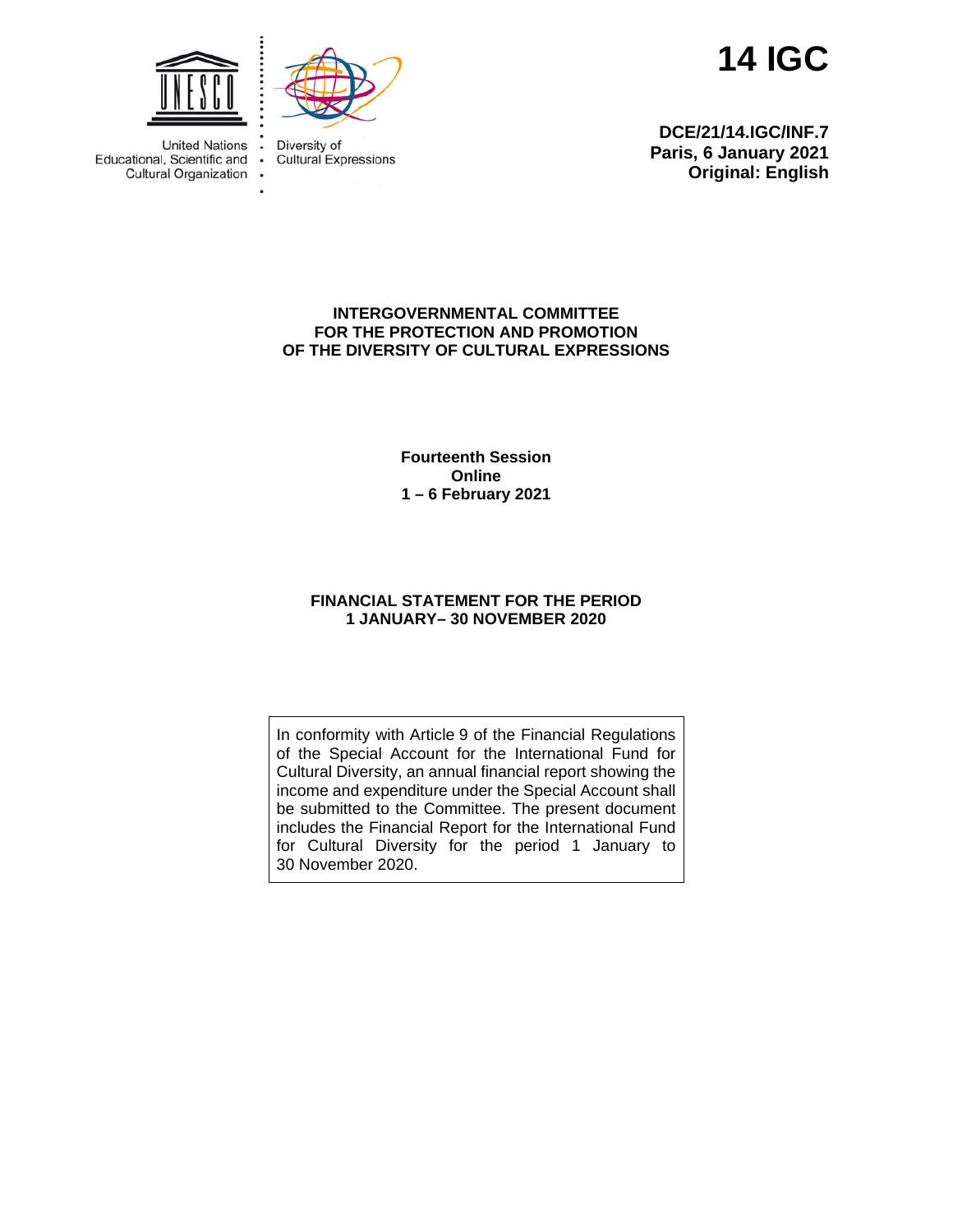| <b>UNESCO</b>                                                                                                                      |                           |
|------------------------------------------------------------------------------------------------------------------------------------|---------------------------|
| INTERNATIONAL FUND FOR CULTURAL DIVERSITY                                                                                          |                           |
|                                                                                                                                    |                           |
| STATEMENT OF INCOME AND EXPENDITURE AND CHANGES IN RESERVES AND FUND BALANCES<br>FOR THE PERIOD 1 JANUARY 2020 TO 30 NOVEMBER 2020 |                           |
| (EXPRESSED IN US DOLLARS)                                                                                                          |                           |
|                                                                                                                                    |                           |
| <b>INCOME</b>                                                                                                                      |                           |
| Voluntary Contributions - Schedule 1.1                                                                                             | 617,937.17                |
| Other income:                                                                                                                      |                           |
| Interest                                                                                                                           | 20,327.00                 |
| <b>TOTAL INCOME</b>                                                                                                                | 638,264.17                |
| <b>EXPENDITURE</b>                                                                                                                 |                           |
| Programme Activities Schedule 1.2 - current year budget                                                                            | 602,279.27                |
| <b>TOTAL EXPENDITURE</b>                                                                                                           | 602,279.27                |
| EXCESS (SHORTFALL) OF INCOME OVER EXPENDITURE                                                                                      | 35,984.90                 |
|                                                                                                                                    |                           |
| Savings/(Overspending) on prior years' obligations and other adjustments<br>Reserves and fund balances, beginning of the period    | 17,977.21<br>1,844,351.47 |
| RESERVES AND FUND BALANCES, END OF THE PERIOD                                                                                      | 1,898,313.58              |
| Financial Report issued by the Grants Management Section, Bureau of Strategic Planning.                                            |                           |
| The total income and expenditure are in accordance with UNESCO's financial records.                                                |                           |

issued on: 9 December 2020

 $\rightarrow$  $L_{max}$ 

Ebrima SARR Chief Grants Management Section,<br>Bureau of Strategic Planning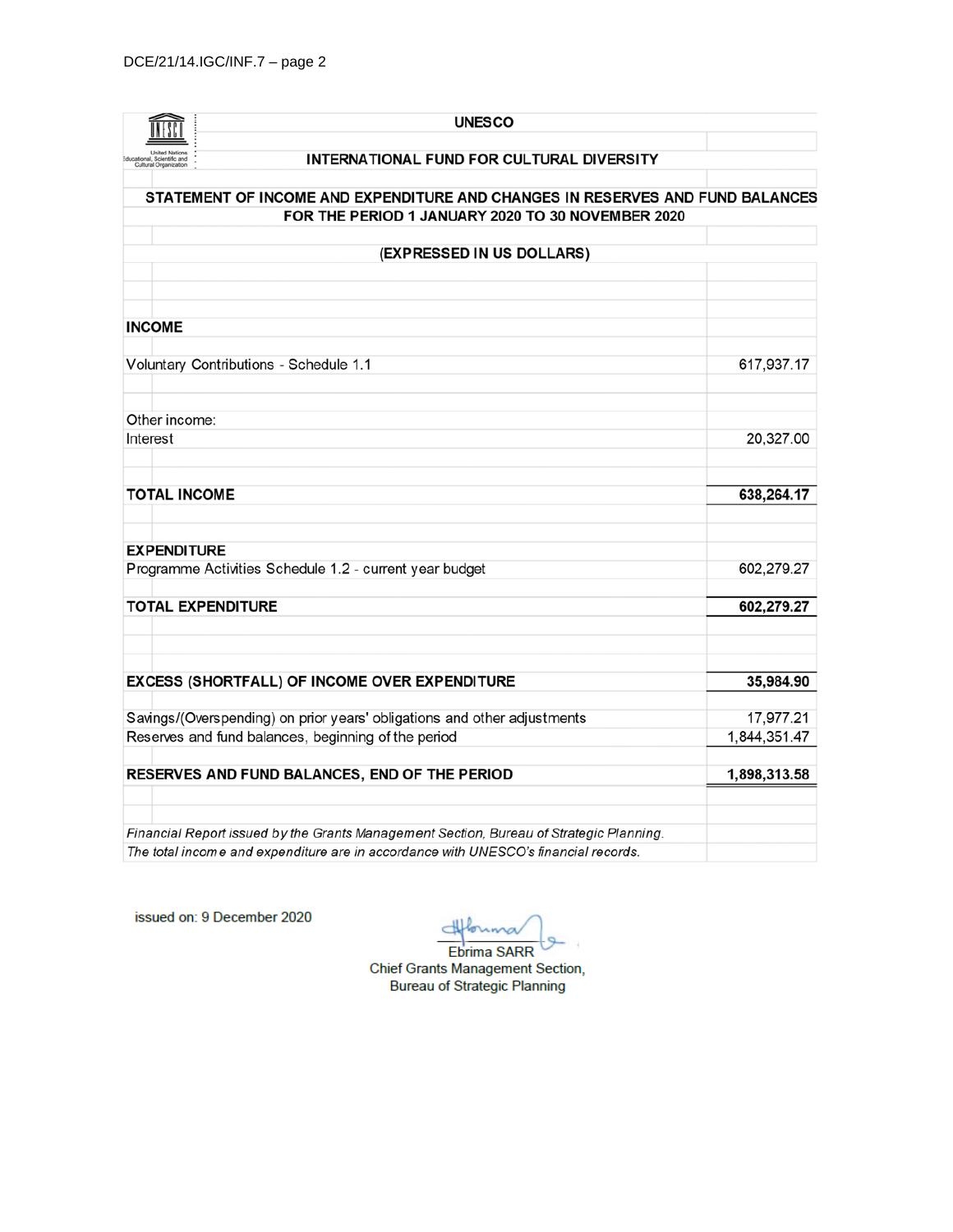|                                 |                                                   | Schedule 1.1 |  |  |  |  |  |  |  |
|---------------------------------|---------------------------------------------------|--------------|--|--|--|--|--|--|--|
|                                 |                                                   |              |  |  |  |  |  |  |  |
|                                 | <b>UNESCO</b>                                     |              |  |  |  |  |  |  |  |
|                                 | <b>INTERNATIONAL FUND FOR CULTURAL DIVERSITY</b>  |              |  |  |  |  |  |  |  |
|                                 |                                                   |              |  |  |  |  |  |  |  |
| <b>SCHEDULE OF INCOME</b>       |                                                   |              |  |  |  |  |  |  |  |
|                                 | FOR THE PERIOD 1 JANUARY 2020 TO 30 NOVEMBER 2020 |              |  |  |  |  |  |  |  |
|                                 | (EXPRESSED IN US DOLLARS)                         |              |  |  |  |  |  |  |  |
|                                 |                                                   |              |  |  |  |  |  |  |  |
|                                 |                                                   |              |  |  |  |  |  |  |  |
|                                 |                                                   |              |  |  |  |  |  |  |  |
| Funds received<br>Andorra       | 6,550.20                                          |              |  |  |  |  |  |  |  |
| Armenia                         | 236.00                                            |              |  |  |  |  |  |  |  |
| Austria                         | 22,753.20                                         |              |  |  |  |  |  |  |  |
| Azerbaijan                      | 1,649.00                                          |              |  |  |  |  |  |  |  |
| Bangladesh                      | 262.00                                            |              |  |  |  |  |  |  |  |
| <b>Barbados</b>                 | 236.00                                            |              |  |  |  |  |  |  |  |
| Benin                           | 108.08                                            |              |  |  |  |  |  |  |  |
| Bosnia and Herzegovina          | 419.00                                            |              |  |  |  |  |  |  |  |
| Bulgaria<br><b>Burkina Faso</b> | 1,517.50<br>105.00                                |              |  |  |  |  |  |  |  |
| Canada                          | 77,767.79                                         |              |  |  |  |  |  |  |  |
| Colombia                        | 9,740.00                                          |              |  |  |  |  |  |  |  |
| Comoros                         | 26.00                                             |              |  |  |  |  |  |  |  |
| Congo                           | 208.92                                            |              |  |  |  |  |  |  |  |
| Côte d'Ivoire                   | 457.52                                            |              |  |  |  |  |  |  |  |
| Cyprus                          | 1,204.00                                          |              |  |  |  |  |  |  |  |
| Czechia                         | 12,536.15                                         |              |  |  |  |  |  |  |  |
| El Salvador<br>Estonia          | 419.00                                            |              |  |  |  |  |  |  |  |
| Finland                         | 1,309.00<br>22,050.80                             |              |  |  |  |  |  |  |  |
| France                          | 141,594.40                                        |              |  |  |  |  |  |  |  |
| Germany                         | 128,654.90                                        |              |  |  |  |  |  |  |  |
| Grenada                         | 52.90                                             |              |  |  |  |  |  |  |  |
| Guinea                          | 105.00                                            |              |  |  |  |  |  |  |  |
| Iceland                         | 943.00                                            |              |  |  |  |  |  |  |  |
| Jamaica                         | 262.00                                            |              |  |  |  |  |  |  |  |
| Kenya                           | 812.00                                            |              |  |  |  |  |  |  |  |
| Latvia<br>Lithuania             | 1,597.00<br>2,409.00                              |              |  |  |  |  |  |  |  |
| Luxembourg                      | 2.252.00                                          |              |  |  |  |  |  |  |  |
| Mauritius                       | 365.00                                            |              |  |  |  |  |  |  |  |
| Mexico                          | 10,000.00                                         |              |  |  |  |  |  |  |  |
| Moldova                         | 105.00                                            |              |  |  |  |  |  |  |  |
| Monaco                          | 11,737.10                                         |              |  |  |  |  |  |  |  |
| Mozambique                      | 127.00                                            |              |  |  |  |  |  |  |  |
| Netherlands                     | 51,825.84                                         |              |  |  |  |  |  |  |  |
| North Macedonia<br>Paraguay     | 228.00<br>1,082.00                                |              |  |  |  |  |  |  |  |
| Saint Kitts and Nevis           | 26.00                                             |              |  |  |  |  |  |  |  |
| Saint Vincent and Grenadines    | 118.48                                            |              |  |  |  |  |  |  |  |
| Senegal                         | 430.73                                            |              |  |  |  |  |  |  |  |
| Serbia                          | 931.00                                            |              |  |  |  |  |  |  |  |
| Seychelles                      | 79.00                                             |              |  |  |  |  |  |  |  |
| Slovakia                        | 5,113.62                                          |              |  |  |  |  |  |  |  |
| Slovenia                        | 2,566.00                                          |              |  |  |  |  |  |  |  |
| South Africa<br>South Sudan     | 8,890.00                                          |              |  |  |  |  |  |  |  |
| Sweden                          | 209.00<br>30,587.00                               |              |  |  |  |  |  |  |  |
| Switzerland                     | 52,687.04                                         |              |  |  |  |  |  |  |  |
| Viet Nam                        | 2,592.00                                          | 617,937.17   |  |  |  |  |  |  |  |
|                                 |                                                   |              |  |  |  |  |  |  |  |
| Interest                        |                                                   | 20,327.00    |  |  |  |  |  |  |  |
|                                 |                                                   |              |  |  |  |  |  |  |  |
|                                 |                                                   |              |  |  |  |  |  |  |  |
| <b>TOTAL</b>                    |                                                   | 638,264.17   |  |  |  |  |  |  |  |
|                                 |                                                   |              |  |  |  |  |  |  |  |
|                                 |                                                   |              |  |  |  |  |  |  |  |

Financial Report issued by the Grants Management Section, Bureau of Strategic Planning.